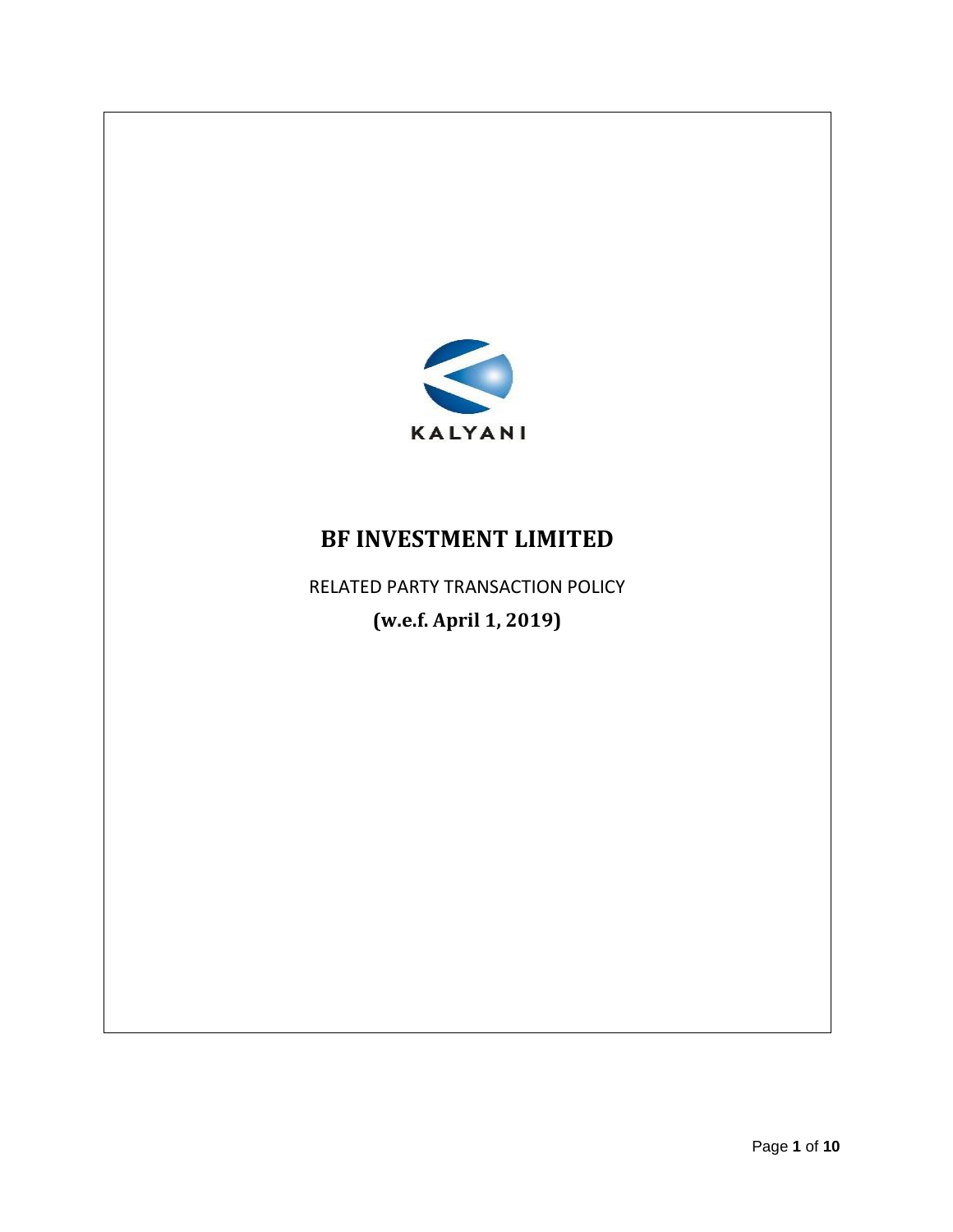# **BF INVESTMENT LIMITED**

| Document Title                                              | <b>Related Party Transaction Policy</b> |  |
|-------------------------------------------------------------|-----------------------------------------|--|
| Originally Framed                                           | April 1, 2019                           |  |
| Authority approving the Policy<br><b>Board of Directors</b> |                                         |  |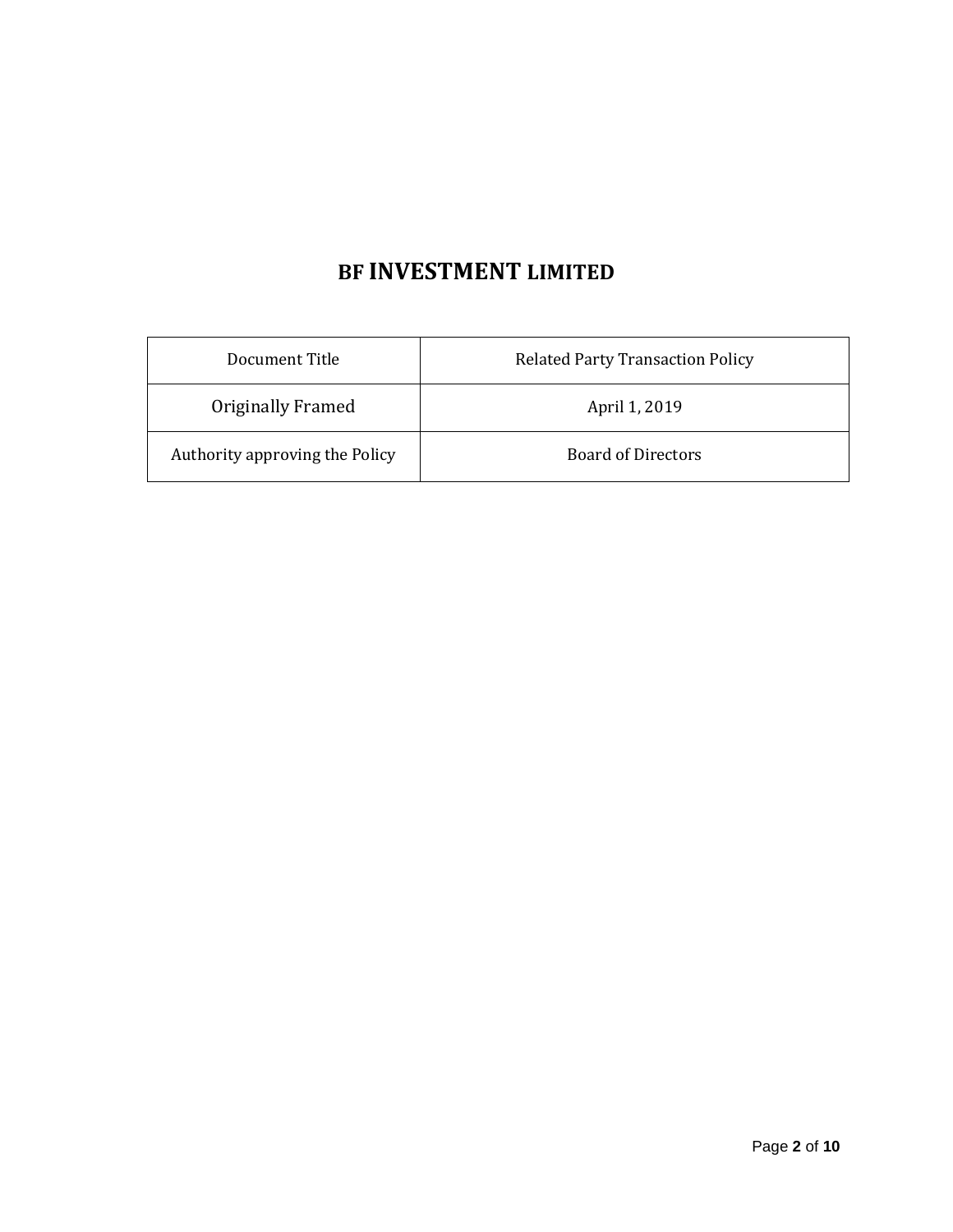## **1. Preamble**

The Board of Directors (the "Board") of BF Investment Limited (the "Company") has adopted the following policy and procedures with regard to Related Party Transactions (hereinafter referred as "RPT") that the Company may enter into from time to time, in compliance with the requirements of Section 188 of the Companies Act, 2013 and Rules made thereunder (the "Act") and the SEBI (Listing Obligations and Disclosure Requirements) Regulations, 2015 ("the Regulations") and any amendments thereto.

The Board of Directors will review and amend this policy from time-to-time as and when necessary or required. The Audit Committee/Board/General Meeting, as applicable shall, subject to requirements of the Act, the Regulations and this Policy review, approve and ratify (if permissible) the RPTs in terms of the requirement of this Policy.

#### **2. Objective**

This Policy is intended to ensure proper approval and reporting of RPTs as applicable, between the Company and related party(ies) in the best interest of the Company and its Stakeholders.

#### **3. Definitions**

- **3.1.** "**Audit Committee" or "Committee**" means the Committee of Board of Directors of the Company constituted under provisions of the Act and \*[the Regulations].
- **3.2. "Board"** means Board of Directors of the Company.
- **3.3. "Key Managerial Personnel" or "KMPs"** means a key managerial personnel as appointed by the Board in accordance with Act.
- **3.4. "Material Related Party Transaction"** means a transaction(s) with a related party if the transaction(s) to be entered into individually or taken together with previous transactions or group of transactions in a contract during a financial year, exceeds appropriate thresholds as specified in Annexure I hereto.
- **3.5. "Policy"** means this Related Party Transaction Policy.
- **3.6. "Related"** "**Related Party**" has the meaning assigned to such term:
	- a. under Section 2(76) of the Act; or
	- b. under the Accounting Standards as may be in force from time-to-time in relation to Related Party;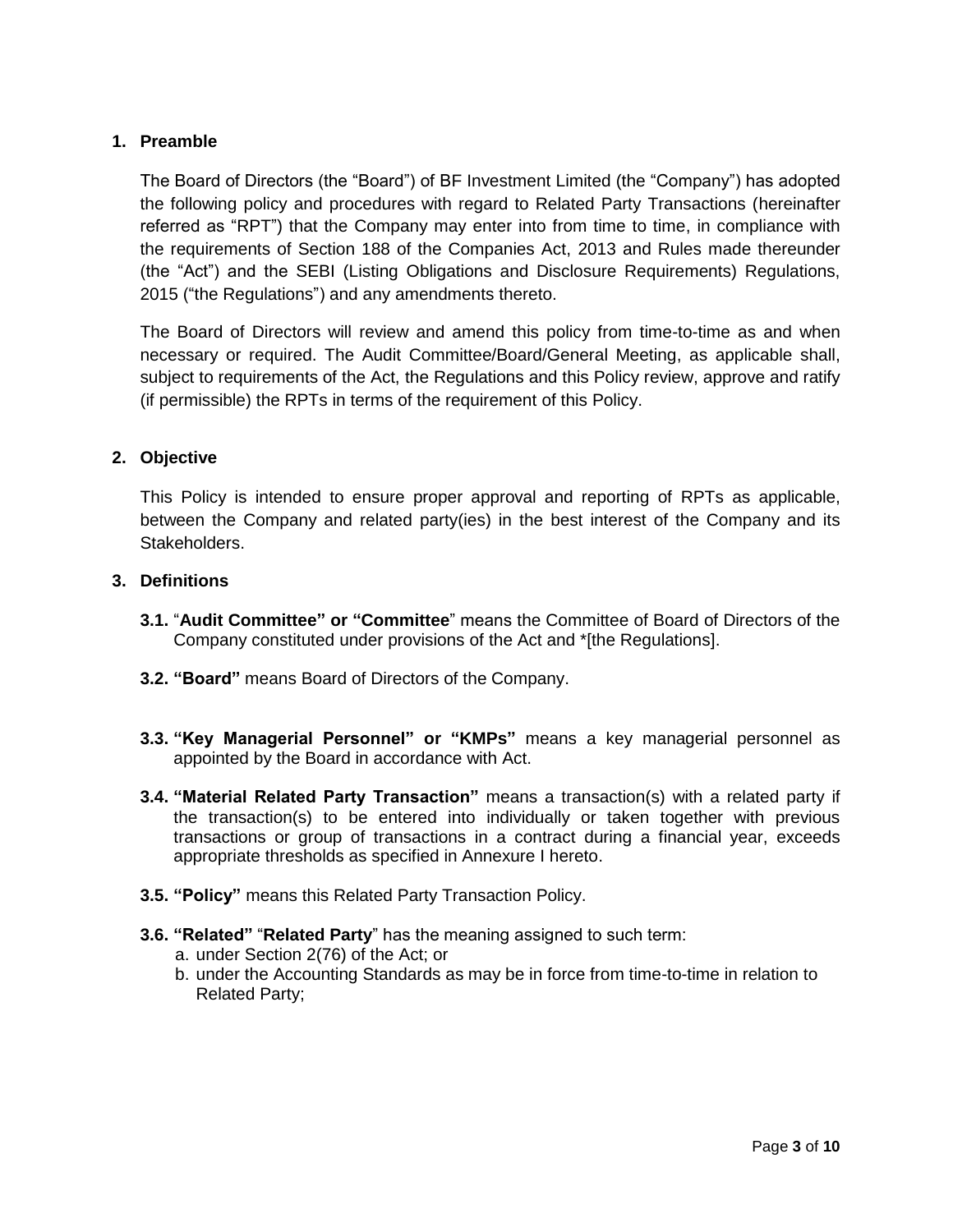Provided that any person or entity belonging to the promoter or promoter group of the Company and holding 20% or more of shareholding in the Company shall be deemed to be a related party.

**3.7. "Related Party Transaction"** has the meaning assigned to such term under the Act and the \*[Regulations].

## **3.8. "Relative" has the meaning assigned to such term under the Act.-**

Capitalised term used in this Policy but not defined shall have meaning assigned to such term in the Act or \*[the Regulations] (as applicable).

This Policy shall deem to have become effective from April 1, 2019. \*Any amendment to this Policy made pursuant to the amendment to the Act and / or the Regulations shall become effective from the date when any such amendment to the Act or Regulations as the case may be notified in the Official Gazette.

#### **4. Policy**

Except as otherwise provided in this Policy, all Related Party Transactions shall be reported to & placed for approval of the Audit Committee in accordance with this Policy.

#### **4.1. Identification of Potential Related Party Transactions**

- a. The Head of the Departments shall at all times maintain a database of Company's Related Parties containing the names of individuals and Companies in accordance with this Policy, along with their personal/company details including any revisions therein.
- b. The Related Party List shall be updated whenever necessary and shall be reviewed quarterly.
- c. The Company Secretary shall collate the information, coordinate and send the Related Party List to the concerned employees which may include CMD, CEO, CFO, Functional Heads, Branch Heads, the Finance & Accounts Department and who he believes might be in the position to know the possible conduct of RPTs.
- d. Functional departmental heads shall submit to the Company Secretary the details of proposed transaction with details/draft contract/ draft agreement or other supporting documents justifying that the transactions are on arms' length basis in an ordinary course of business at prevailing market rate.
- e. Based on this note, the Company Secretary shall appropriately take up for necessary prior approvals from the Audit Committee at its next meeting and convey back the decision to the originator.
- f. Each director/Key Managerial Personnel shall be responsible for providing written notice to the Company Secretary of any potential RPT involving him or her or his or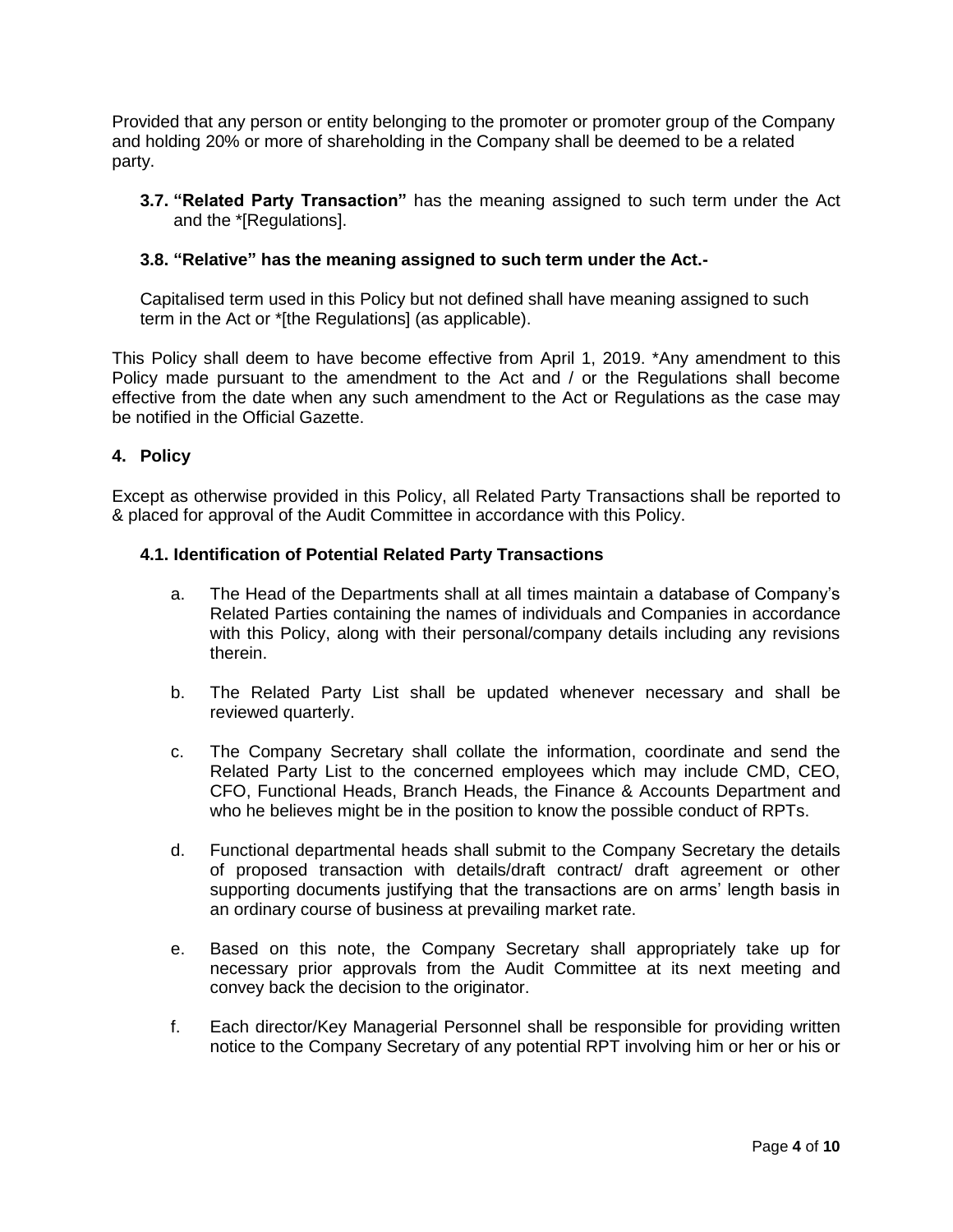her Relatives, including any additional information about the transaction that the Company Secretary may reasonably request. The Company Secretary shall, in consultation with other members of senior management and with the Audit Committee, as appropriate, determine whether the transaction does, in fact, constitute a RPT requiring compliance with this Policy.

- g. Where any director/ Key Managerial Personnel, who is not so concerned or interested at the time of entering into such contract or arrangement, he or she shall, if he becomes concerned or interested after the contract or arrangement is entered into, disclose his concern or interest forthwith when he or she becomes concerned or interested or at the first meeting of Board held after he or she becomes so concerned or interested.
- h. A contract or arrangement entered into by the Company without disclosure or with participation by a Director / Key Managerial Personnel who is concerned or interested in any way, directly or indirectly, in the contract or arrangement, shall be voidable at the option of the Company.
- i. The Company strongly prefers to receive such notice of any potential RPT well in advance so that the Company Secretary has adequate time to obtain and review information about the proposed transaction and other matter incidental thereto and to refer it to the appropriate approval authority. Ratification of RPT after its commencement or even its completion may be appropriate in some circumstances.

#### **4.2. Standards for Review**

A RPT reviewed under this Policy will be considered approved or ratified if it is authorised by the Audit Committee or the Board or the shareholders in the General Meeting, as applicable, in accordance with the standards set-forth in this Policy after full disclosure of the Related Party's interests in the transaction. As appropriate for the circumstances, the Audit Committee or Board, as applicable, shall review and consider:

- a. the Related Party's interest in the RPT;
- b. the amount involved in the RPT;
- c. whether the RPT was undertaken in the ordinary course of business of the Company;
- d. whether the transaction with the Related Party is proposed to be, or was, entered on an arms' length basis;
- e. the purpose of and the potential benefits to the Company from the RPT;
- f. Whether there are any compelling business reasons for the Company to enter into the RPT and the nature of alternative transaction, if any;
- g. Whether the RPT includes any potential reputational risk issues that may arise as a result of or in connection with the RPT;
- h. Whether the Company was notified about the RPT before its commencement and if not, why pre-approval was not sought and whether subsequent ratification would be detrimental to the Company;
- i. Required public disclosure, if any; and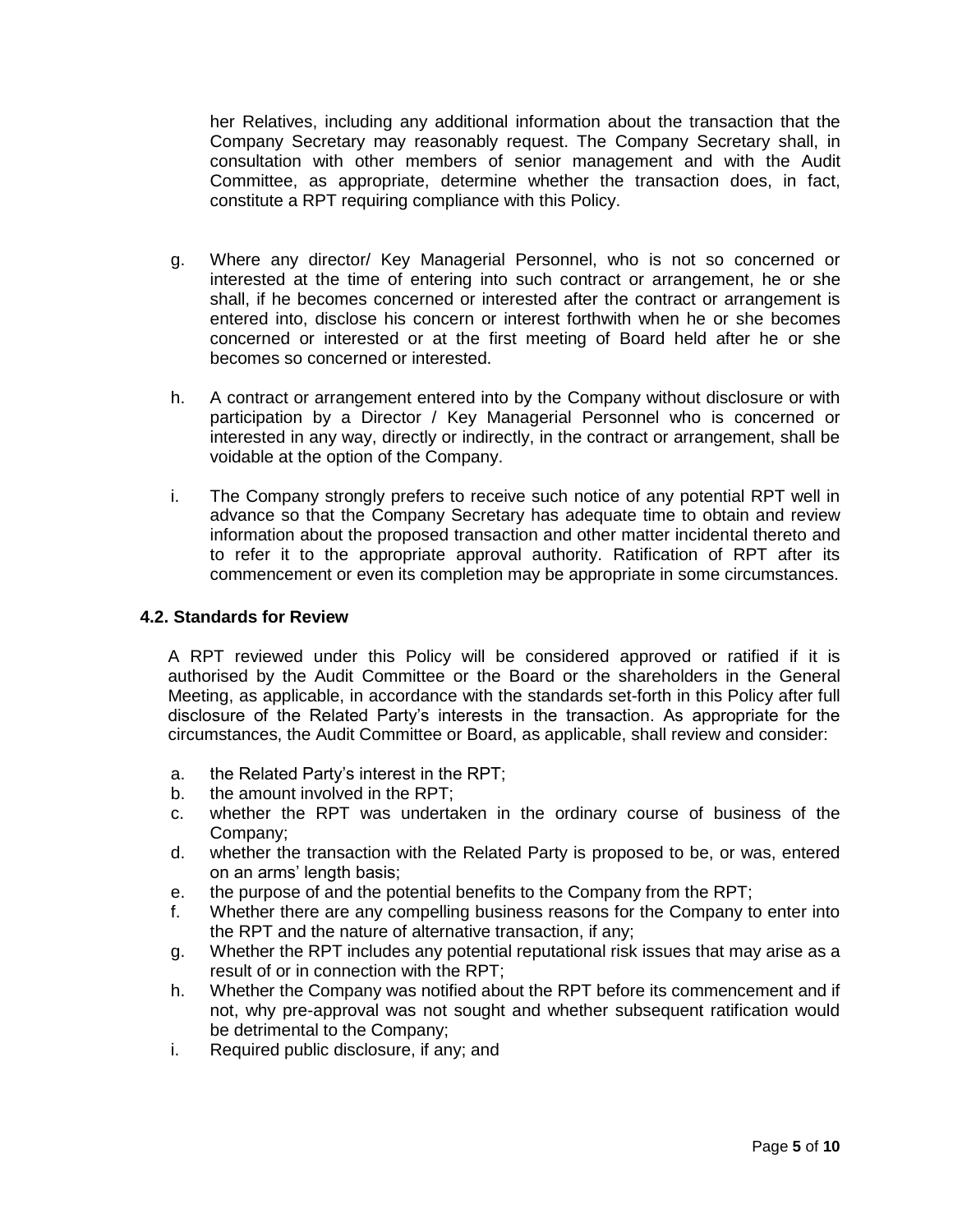j. Any other information regarding the RPT or the Related Party in the context of the proposed transaction that would be material to the Audit Committee/ Board/ shareholders, as applicable in light of the circumstances of the particular transaction.

The Audit Committee/Board will review all relevant information available to it about the RPT. The Audit Committee or the Board, as applicable, may approve or ratify or recommend to the shareholders, the RPT only if the Audit Committee and/ or the Board, as applicable, determine that, under all of the circumstances, the transaction is fair and reasonable to the Company.

## **4.3. Procedures for review and approval of Related Party Transactions**

- a. All RPTs or changes therein along with relevant documentary supporting (including justification therefor) must be reported by Head of Departments to the Company Secretary and be referred to Chairman and on his confirmation placed before the Audit Committee for prior approval in accordance with this Policy. The Company Secretary shall place summary of such RPTs, material facts relating to each RPT and recommendations for each such RPT for approval of the Audit Committee.
- b. The Audit Committee shall undertake an evaluation of each RPT. If such evaluation indicates that the RPT would require approval of the Board, or if the Board elects to review any such RPT, then the Audit Committee shall report such RPTs, together with a summary of material facts, to the Board for its approval.
- c. If the Board is of the view that the RPT needs to be approved at a general meeting of the shareholders by way of a special resolution pursuant to the provisions of the Act or \*[the Regulations], then the same shall be placed for approval of the shareholders of the Company.
- d. If in case prior approval of the Audit Committee or the Board or the shareholders in general meeting, as applicable, for entering into a RPT is not feasible/not obtained, then the RPT shall be ratified by the Audit Committee / the Board / shareholders in the general meeting or by any other means as may be permissible under the Act, if required, within three (3) months of entering into such a RPT.
- e. In the event the Audit Committee or the Board or the General Meeting determines not to ratify a RPT as stated in (d) above which has been already acted upon by the Company, then the Committee or the Board or the general meeting, as appropriate, may direct additional actions including, but not limited to, immediate discontinuation of such RPT or approve modifications to such RPT to make it acceptable for ratification. The Audit Committee or the Board shall have an authority to modify or waive any procedural requirements of this Policy so long as such modification or waiver is not inconsistent with the provisions of the Act and \*[the Regulations].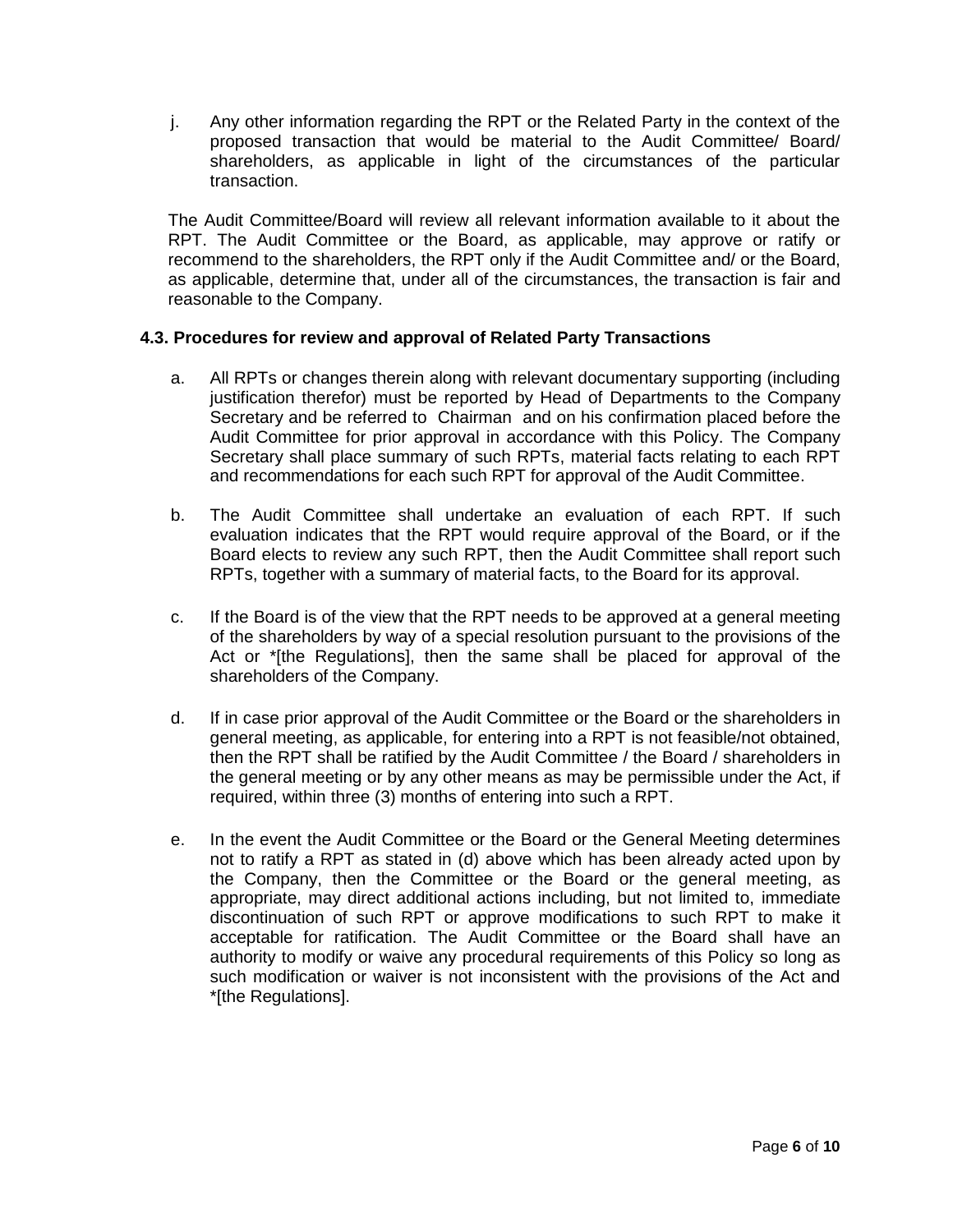- f. In determining whether or not to approve or ratify a RPT, the Audit Committee or the Board or the General Meeting shall take into account, among other factors it deems appropriate, whether the RPT is on "arm's length basis, in the ordinary course of Company's business and if such aspects are absent whether such RPT is within the thresholds prescribed in Annexure-1 hereto.
- g. No director or Key Managerial Personnel shall participate in any discussion or approval of a RPT for which he or she is a Related Party, except that the director / Key Managerial Personnel shall provide all material information concerning such Related Party Transaction to the Audit Committee or the Board as appropriate.
- h. If the RPTs are repetitive in nature, the Audit Committee may grant omnibus approval in line with this policy.

#### **Procedure for omnibus approval for RPTs**

- (i) The Audit Committee shall satisfy itself the need for such omnibus approval and that such approval is in the interest of the Company;
- (ii) The Audit Committee shall consider the following factors while specifying the criteria for making omnibus approval:
	- $\div$  Repetitiveness of the transactions (in future and past)
	- ❖ Justification for the need of omnibus approval
- (iii) \*[Maximum value of transaction, which can be allowed under omnibus route in a year shall not be more than Rs.100 crores in aggregate and Rs.10 cores per transaction. The Audit Committee may allow omnibus approval to any RPT exceeding the aforesaid limit on need basis after approval of the Board.]
- (iv) At the time of seeking omnibus approval, the following disclosures shall be made to the Audit Committee:
	- $\div$  the name(s) of the related party,<br>  $\div$  nature of transaction and duratio
	- nature of transaction and duration of transaction,
	- ❖ maximum amount of transaction that can be entered into,
	- $\cdot \cdot$  the indicative base price / current contracted price and the formula for variation in the price, if any; and
	- any other information relevant or important for the Audit Committee to take a decision on proposed transaction.

Provided that where the need for RPT cannot be foreseen and aforesaid details are not available, then the Audit committee may grant omnibus approval for such transactions subject to their value not exceeding Rs.1 crore per transaction or such higher threshold as may be prescribed in future.

(v) The Audit Committee, shall review at least on a quarterly basis, the details of RTPs entered into by the Company pursuant to each of the omnibus approval given.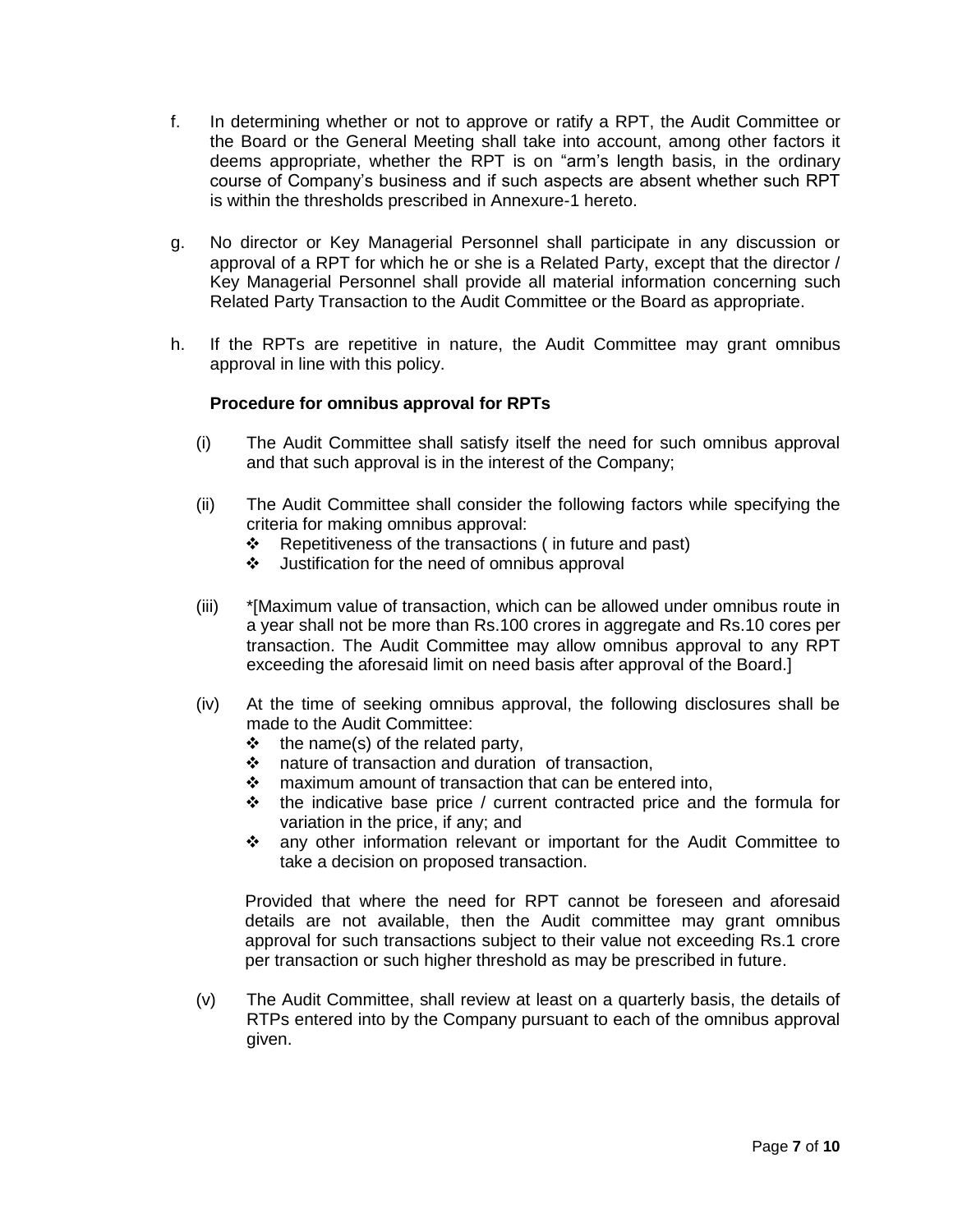- (vi) Omnibus approval shall not be made for the transactions in respect of selling or disposing of the undertaking of the Company.
- (vii) The omnibus approval shall be valid for a period not exceeding one (1) financial year and shall require fresh approval after the expiry of one (1) financial year.
- i. The current threshold limits for approval of RPTs by Audit Committee or the Board or shareholders in General Meeting, as applicable, have been set-out in **Annexure I** hereto. Such limits shall stand automatically modified/ amended as and when such limits are amended under the Act and/or the \*[Regulations] and shall accordingly be deemed to be incorporated in this Policy by reference.
- j. Nothing in this Policy shall override any provisions of law made in respect of any matter stated in this Policy.
- k. In case any difficulty or doubt arises in the interpretation of this Policy, the decision of the Chairman of the Audit Committee shall be final.

#### **4.4. Disclosures & Registers**

- a. The Company is required to disclose RPTs in the Company's Board's Report to shareholders of the Company at the Annual General in accordance with the Act and Rules made thereunder.
- b. \*Details of all material transactions with related parties shall be disclosed, quarterly in the Compliance Report on Corporate Governance, as required under the Regulations and the same shall be placed/taken note of before the meeting of the Board of Directors.
- c. The Company shall also be required to disclose this Policy on its website and web link thereto shall be provided in the Annual Report of the Company.
- d. The Company shall keep and maintain a register either physically or electronically, as may be decided by the Board of Directors, giving separately the particulars of all contracts or arrangements to which this policy applies and such register is placed/taken note of before the meeting of the Board of Directors.
- e. Every director or Key Managerial Personnel shall, within a period of 30 (thirty) days of this appointment, or relinquishment of his office in other companies, as the case may be, shall disclose the Company the particulars relating to his/her concern or interest in the other association which are required to be included in the register maintained.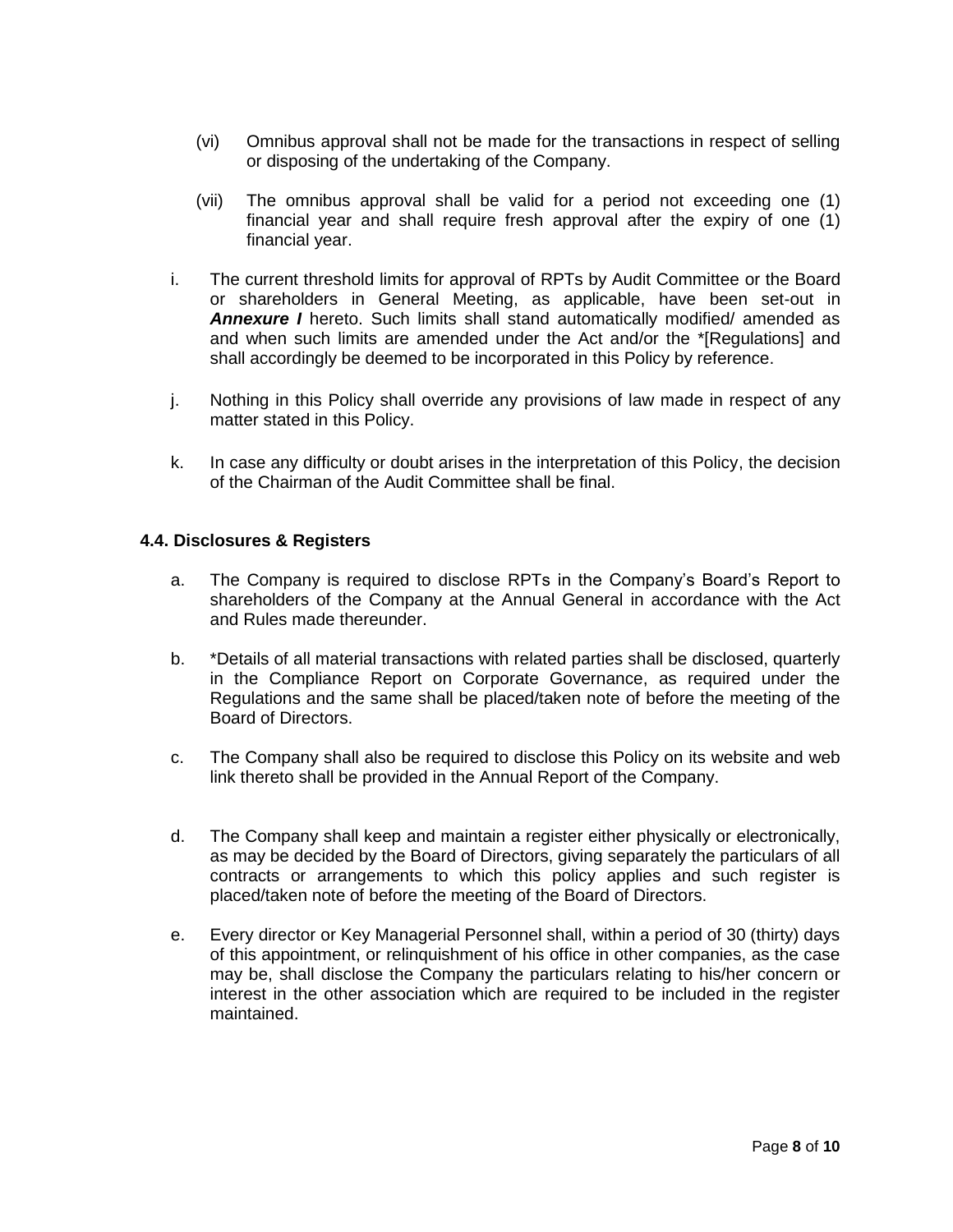## **4.5. Amendment in Law**

Any subsequent amendment/modification in the \*[Act and the Regulations] and/or other applicable laws in this regard shall automatically apply to this Policy.

This Policy will be communicated to all operational employees and other concerned persons of the Company.

**For BF Investment Limited**

**J. G. Patwardhan CEO & CFO** 

**Date: April 1, 2019 Place: Pune**